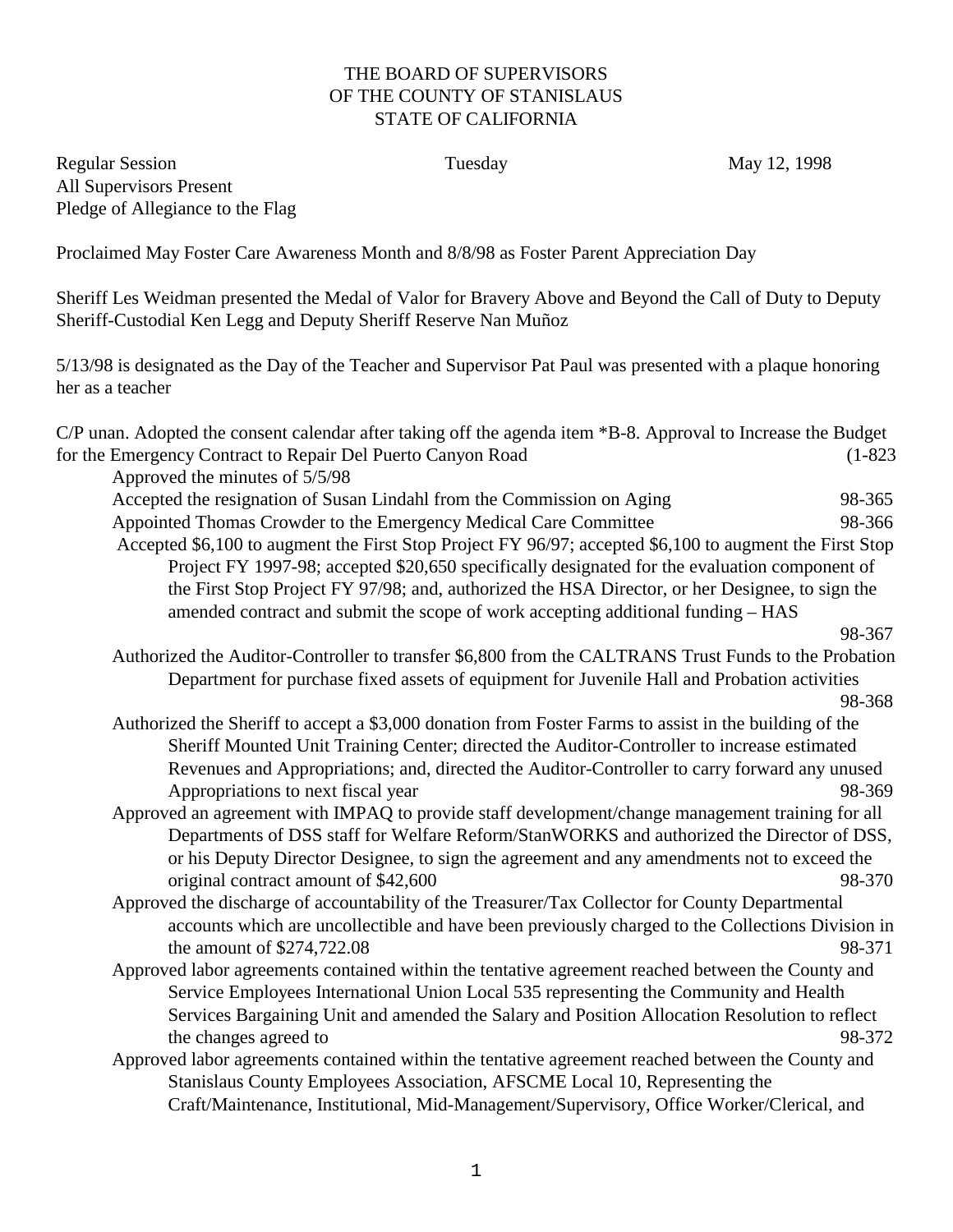Technical Services Bargaining Units and amended the Salary and Position Allocation Resolution to reflect the changes agreed to 98-373

- Approved labor agreements contained within the tentative agreement reached between the County and Operating Engineers Local 3 Representing the Communication Dispatchers Bargaining Unit; amended the Salary and Position Allocation Resolution to reflect the changes agreed to; and, approved the renaming of the Communication Dispatchers Bargaining Unit to Emergency Dispatchers Bargaining Unit 98-374
- Approved contract with the Warner Group for consulting services for the City-County Emergency Dispatch Project and authorized the CEO to negotiate and sign a contract with the Warner Group for professional consulting services 98-375
- Approved the plans and specifications to paint several buildings at County Center #2; authorized the Clerk of the Board to set the advertising dates for  $5/20/98 \& 5/27/98$  and  $6/3/98$  and set the bid opening for 2:00 pm on 6/10/98; and, authorized the Auditor-Controller to increase appropriations in the project account by \$2,000 to cover the costs of advertising and publishing 98-376
- Approved contract CO #1 for the Crows Landing Road Widening Project contracted with Ross F. Carroll, Inc., of Modesto; authorized the Auditor-Controller to make the monetary transfers detailed on the Financial Transaction Sheet for a total of \$1,489,202.22 98-377
- Approved the FY 1998/99 Transportation Development Act Claim and authorized the Director of Public Works to execute and submit subject claim to SAAG 98-378
- Authorized the County Surveyor, or his Designee, to accept deeds or grants for public purposes and consent to the recording thereof, in the form and manner provided by law 98-379
- Approved the request by the Sesquicentennial Committee on behalf of the Knights Ferry History and Museum Associates to hold a parade on Sonora Road in Knights Ferry on Saturday and Sunday, 5/30 & 31/98, and authorized the Director of Public Works to issue a permit to close Sonora Road for the event 98-380
- Set a public hearing on 7/14/98, at 9:10 am., regarding the 1998/1999 Special Assessments for various County Service Areas 98-381
- Approved the engineer's report prepared by the County Engineer and adopted a resolution of intention to form the Riverdale Landscape and Lighting District pursuant to Streets and Highways Code Sections 22586 and 22587; set a public hearing on 7/14/98, at 9:15 am, or as soon thereafter as the matter may be heard, regarding the formation and levy of a Special Assessment for the Riverdale Landscape and Lighting District; and, ordered that notice of the public hearing be given, by mail, pursuant to Government Code Section 53753(b) 98-382

P/S unan. Accepted the State Department of Alcohol and Drug Programs Drug Court-Related Substance Abuse Treatment Funding; directed the Auditor-Controller to increase Appropriations and Revenues in the Mental Health and Probation Department budgets; amended the Salary and Position Allocation resolution to add one Mental Health Case Manager I/II, one Substance Abuse Counselor I/II in the Drug and Alcohol Budget Index 402420, and one Deputy Probation Officer I/II and one Legal Clerk III in the Probation Department Index 203307 for the term of the funding through 6/30/01; and, authorized the purchase of Fixed Assets to include one vehicle to support Drug Court staff - Mental Health 98-383 (1-859

C/P unan. Approved providing \$12,500 to Modesto-Riverbank-Stanislaus County Food Bank for the purchase of a truck to transport donated food - Social Services 98-384 (1-859

M/C unan. Continued public hearing to consider an appeal of Planning Commission Approval of Use Permit Application No. 97-31 - Demergasso Ranches, Inc., to 11/24/98 at 9:30 a.m. 98-385 (1-1956